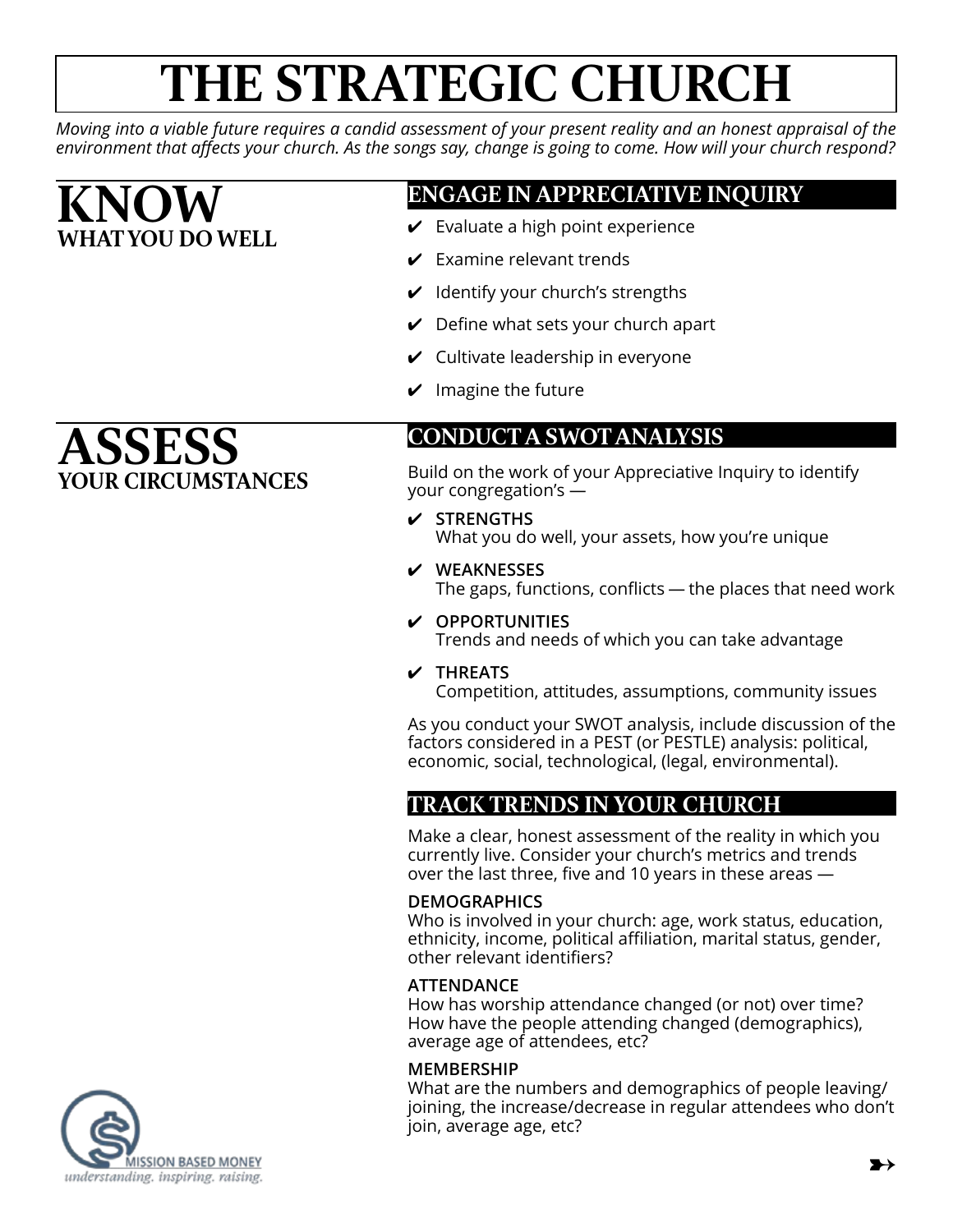#### **GIVING**

Is giving trending up or down? Do you have a growing or decreasing reliance on a few donors, or on earned income like rentals? What is the average size of annual gifts, special offerings, the average gift per member?

#### **OTHER METRICS**

What trends do you see in budget size or changes in how money is spent? What about staff size, volunteers and leadership, involvement in non-worship activities of the church?

#### **COMMUNITY DEMOGRAPHICS**

Who lives and works in your radius of attraction (demographics)? How has your neighborhood/community changed? How does your church fit into its present location?

### **COMPLETE A GAP ANALYSIS**

- $\vee$  Identify the gaps between between your strengths and your current practice — Are you building on your strengths? Are you trying to be all things to all people?
- $\boldsymbol{\nu}$  Identify the gaps between your present reality and your vision — Which gaps would be pretty easy to fill with a reallocation of energy or resources? Which seem unfillable?
- $\vee$  What are you doing that isn't helping to close the gap between where you are and where you want to be? In other words, what practices or attitudes need to change?
- $\vee$  Besides money, what do you need to move in the direction of your vision?
- $\vee$  Can you meet your needs with your current membership, resources, location, etc? If you could do whatever was best for your church without upsetting anyone, what would you change or do?

# **DECIDE HOW TO MOVE FORWARD**

### **DEVELOP A VISION FOR YOUR FUTURE**

- $\vee$  Consider the data you've gathered
- $\vee$  Determine what's most important about your ministry
- $\vee$  Seek input from external stakeholders
- $\checkmark$  Establish your desired outcome
- $\vee$  Create a plan
- $\vee$  Determine the next action your church can take to move toward your vision
- $\checkmark$  Communicate to the audience you want to reach
- $\vee$  Align your actions with your vision

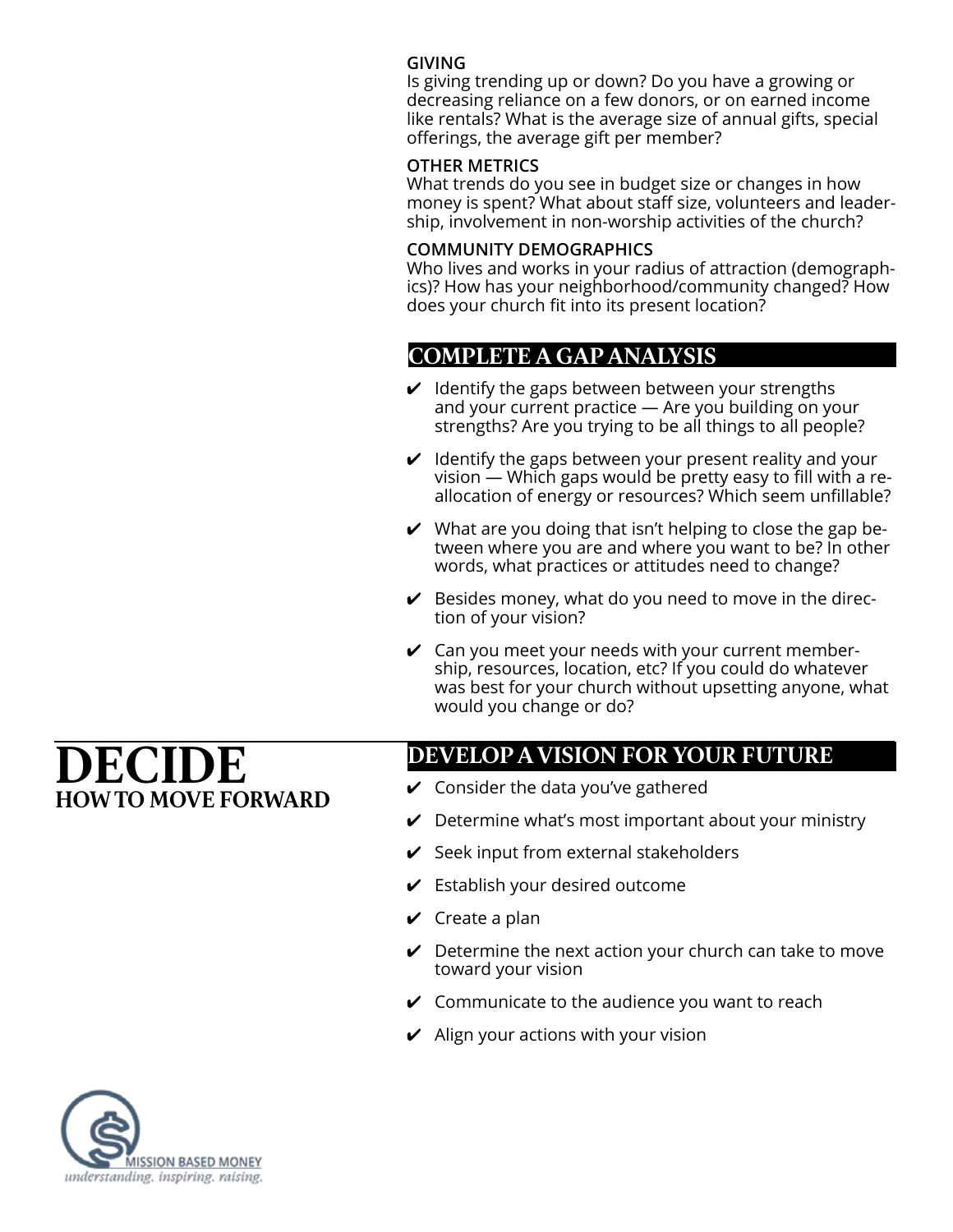# **OUR CHURCH AT OUR BEST AN APPRECIATIVE INQUIRY**

| QUESTION #1<br><b>Evaluate A High Point Experience</b>    | Think back on your personal experience in your church. What<br>stands out as a high point for you: a time or event —<br>$\Box$ when you felt most energized by what was happening                                                                                                                                                                                                                                                                                                              |
|-----------------------------------------------------------|------------------------------------------------------------------------------------------------------------------------------------------------------------------------------------------------------------------------------------------------------------------------------------------------------------------------------------------------------------------------------------------------------------------------------------------------------------------------------------------------|
|                                                           | when you felt most engaged/involved with your church                                                                                                                                                                                                                                                                                                                                                                                                                                           |
|                                                           | $\Box$ when you couldn't wait to go to church                                                                                                                                                                                                                                                                                                                                                                                                                                                  |
|                                                           | when you felt most proud of your church                                                                                                                                                                                                                                                                                                                                                                                                                                                        |
|                                                           | Questions to ask in pair interviews —<br>□ What happened? When and where? How did you feel at<br>the time? What kind of feelings does recalling this story<br>bring up now? Did you/the church have to confront chal-<br>lenges? If so, what did you do to overcome challenges?                                                                                                                                                                                                                |
|                                                           | $\Box$ What made this story stand out as a high point for you<br>(and others)?                                                                                                                                                                                                                                                                                                                                                                                                                 |
|                                                           | $\Box$ What did you/church learn from that high point? How did<br>you/church grow as a result?                                                                                                                                                                                                                                                                                                                                                                                                 |
| QUESTION #2<br><b>Examine Relevant Trends</b>             | For many in the church, appearing to conform to social trends<br>and external forces strikes a sour note. But across the ages,<br>the church has changed, reformed and been transformed as a<br>result of the events, trends and the very environment in which<br>its people live and seek to know and serve God. After all, Jesus<br>lived as a man shaped by and responsive to his environment;<br>we, too, are shaped by and called to respond to our environ-<br>ment in our day and time. |
|                                                           | Questions to ask in pair interviews -<br>$\Box$ What are the most important events, trends and oppor-<br>tunities in society and in our community that affect our<br>church's future?                                                                                                                                                                                                                                                                                                          |
|                                                           | $\Box$ What are the desires and expectations of the people our<br>church wants to reach?                                                                                                                                                                                                                                                                                                                                                                                                       |
|                                                           | What do these events, trends, opportunities, desires and<br>expectations suggest for our church's future? our ministry<br>in our community? our potential to reach others?                                                                                                                                                                                                                                                                                                                     |
| QUESTION #3<br><b>Identify Our Church's Strengths</b>     | Let's explore what really makes our church come alive - what<br>gives people joy.                                                                                                                                                                                                                                                                                                                                                                                                              |
|                                                           | Questions to ask in pair interviews -<br>$\Box$ What were the attributes that most attracted you to our<br>church? What excited you about our church's work, its<br>people, its mission in the community?                                                                                                                                                                                                                                                                                      |
|                                                           | $\Box$ Identify three ways our church has benefitted our commu-<br>nity — things that make you proud to be a member                                                                                                                                                                                                                                                                                                                                                                            |
|                                                           | Share one story of our church benefitting the community<br>❏<br>- of our church living its mission or sense of purpose.                                                                                                                                                                                                                                                                                                                                                                        |
| IISSION BASED MONEY<br>understanding. inspiring. raising. | $\Box$ What distinctive core strengths and qualities do you think<br>form the blocks on which our church can build in order to<br>grow - in strength, numbers, and service? The strengths/<br>qualities need not be spiritual — they could include partic-<br>ular programs, structures, technologies, people skills, etc.                                                                                                                                                                     |